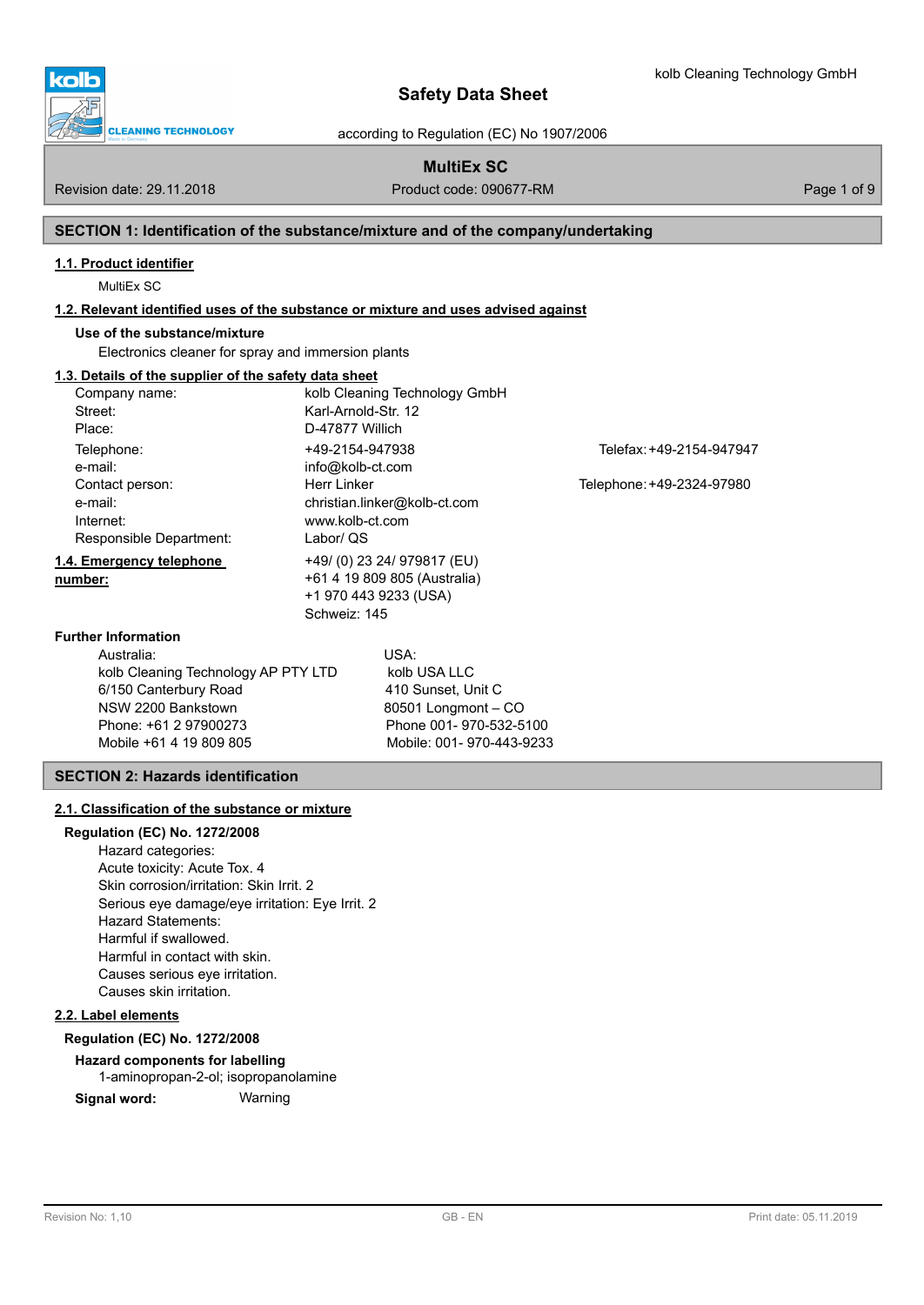

according to Regulation (EC) No 1907/2006

# **MultiEx SC**

**Pictograms:**

Revision date: 29.11.2018 **Product code: 090677-RM** Product code: 090677-RM



## **Hazard statements**

| H302 | Harmful if swallowed.          |
|------|--------------------------------|
| H312 | Harmful in contact with skin.  |
| H319 | Causes serious eye irritation. |
| H315 | Causes skin irritation.        |

### **Precautionary statements**

| P <sub>501</sub> | Dispose of contents/container to in accordance with local/regional/national/international<br>regulations.                           |
|------------------|-------------------------------------------------------------------------------------------------------------------------------------|
| P <sub>280</sub> | Wear protective gloves/protective clothing/eye protection/face protection.                                                          |
| P302+P352        | IF ON SKIN: Wash with plenty of water.                                                                                              |
| P332+P313        | If skin irritation occurs: Get medical advice/attention.                                                                            |
| P362+P364        | Take off contaminated clothing and wash it before reuse.                                                                            |
| P305+P351+P338   | IF IN EYES: Rinse cautiously with water for several minutes. Remove contact lenses, if<br>present and easy to do. Continue rinsing. |
| P310             | Immediately call a POISON CENTER/doctor.                                                                                            |

**Additional advice on labelling**

UFI: 7910-S049-G00E-RMWP

## **2.3. Other hazards**

No information available.

## **SECTION 3: Composition/information on ingredients**

# **3.2. Mixtures**

## **Chemical characterization**

Cleaner for the electronics industry on the basis of (EG 648/2004 VO detergents): Alkyle propylene glycole, glycols

Sum formula: MultiEx SC

### **Hazardous components**

| <b>CAS No</b> | Chemical name                                                     |                                                                                                 |                  | <b>Quantity</b> |
|---------------|-------------------------------------------------------------------|-------------------------------------------------------------------------------------------------|------------------|-----------------|
|               | EC No                                                             | Index No                                                                                        | <b>REACH No</b>  |                 |
|               | <b>GHS Classification</b>                                         |                                                                                                 |                  |                 |
| 34590-94-8    | Dipropylene glycol monomethyl ether, Isomerengem                  |                                                                                                 |                  | $15 - 20%$      |
|               | 252-104-2                                                         |                                                                                                 | 01-2119450011-60 |                 |
|               |                                                                   |                                                                                                 |                  |                 |
| 111-76-2      | 2-butoxyethanol; ethyleneglycol monobutyl ether; butyl cellosolve |                                                                                                 |                  |                 |
|               | 203-905-0                                                         | 603-014-00-0                                                                                    |                  |                 |
|               |                                                                   | Acute Tox. 4, Acute Tox. 4, Acute Tox. 4, Eye Irrit. 2, Skin Irrit. 2; H332 H312 H302 H319 H315 |                  |                 |
| 67-63-0       | propan-2-ol; isopropyl alcohol; isopropanol                       |                                                                                                 |                  | $1 - 5\%$       |
|               | 200-661-7                                                         | 603-117-00-0                                                                                    |                  |                 |
|               | Flam. Liq. 2, Eye Irrit. 2, STOT SE 3; H225 H319 H336             |                                                                                                 |                  |                 |
| 78-96-6       | 1-aminopropan-2-ol; isopropanolamine                              |                                                                                                 |                  |                 |
|               | 201-162-7                                                         | 603-082-00-1                                                                                    |                  |                 |
|               | Skin Corr. 1B; H314                                               |                                                                                                 |                  |                 |

Full text of H and EUH statements: see section 16.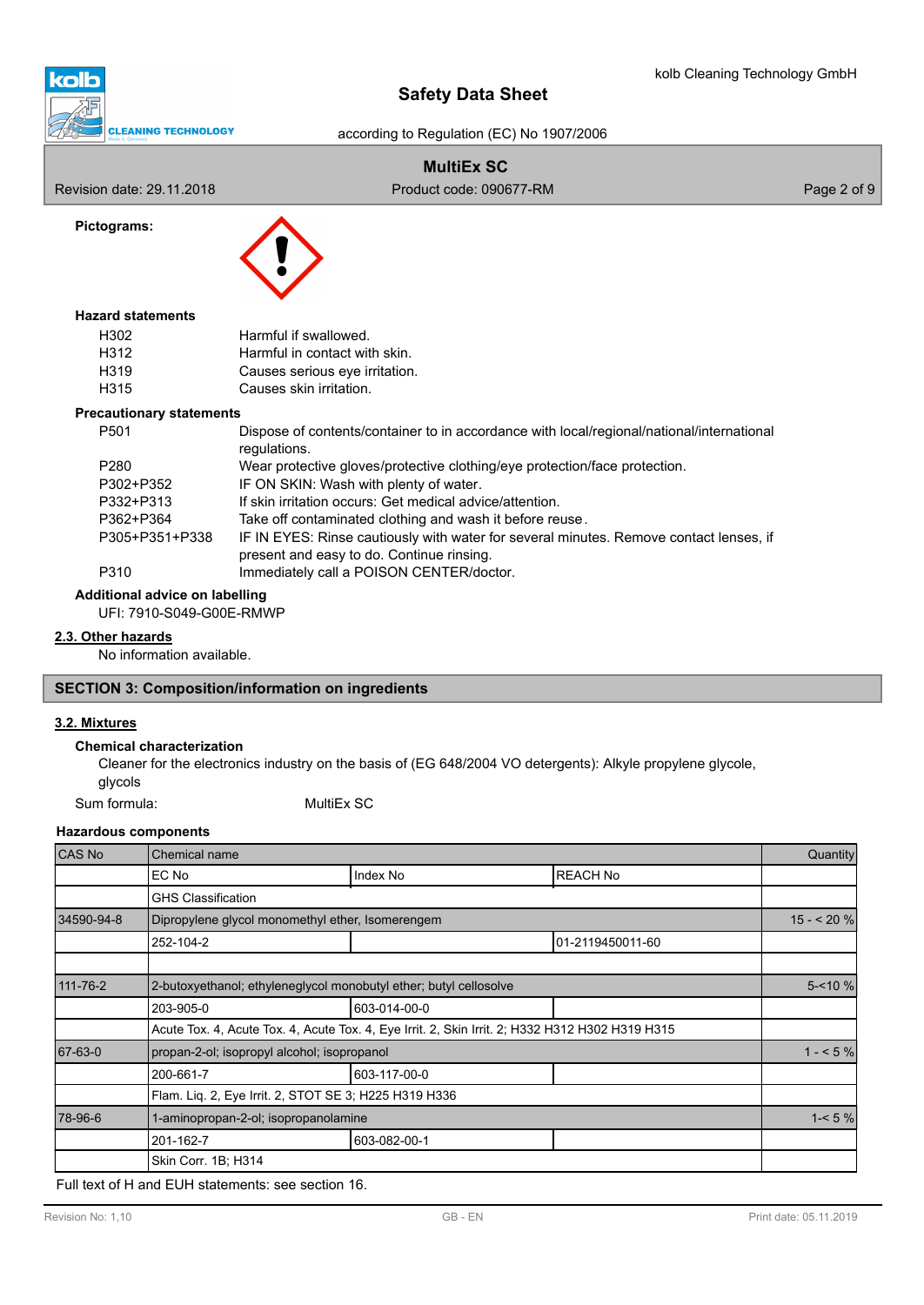

according to Regulation (EC) No 1907/2006

# **MultiEx SC**

Revision date: 29.11.2018 **Product code: 090677-RM** Product code: 090677-RM Page 3 of 9

### **SECTION 4: First aid measures**

#### **4.1. Description of first aid measures**

#### **After inhalation**

Provide fresh air.

### **After contact with skin**

After contact with skin, wash immediately with polyethylene glycol, followed by plenty of water. Take off immediately all contaminated clothing and wash it before reuse. Medical treatment necessary.

#### **After contact with eyes**

After contact with the eyes, rinse with water with the eyelids open for a sufficient length of time, then consult an ophthalmologist immediately.

#### **After ingestion**

Rinse mouth immediately and drink plenty of water. Medical treatment necessary.

#### **4.2. Most important symptoms and effects, both acute and delayed**

No information available.

### **4.3. Indication of any immediate medical attention and special treatment needed**

Treat symptomatically.

### **SECTION 5: Firefighting measures**

#### **5.1. Extinguishing media**

#### **Suitable extinguishing media**

Co-ordinate fire-fighting measures to the fire surroundings.

## **5.2. Special hazards arising from the substance or mixture**

## Non-flammable.

### **5.3. Advice for firefighters**

Wear a self-contained breathing apparatus and chemical protective clothing. Full protection suit.

#### **Additional information**

Suppress gases/vapours/mists with water spray jet. Collect contaminated fire extinguishing water separately. Do not allow entering drains or surface water.

### **SECTION 6: Accidental release measures**

### **6.1. Personal precautions, protective equipment and emergency procedures**

Avoid contact with skin, eyes and clothes. Use personal protection equipment.

#### **6.2. Environmental precautions**

Do not allow to enter into surface water or drains.

## **6.3. Methods and material for containment and cleaning up**

Absorb with liquid-binding material (e.g. sand, diatomaceous earth, acid- or universal binding agents). Treat the recovered material as prescribed in the section on waste disposal.

### **6.4. Reference to other sections**

Safe handling: see section 7 Personal protection equipment: see section 8 Disposal: see section 13

## **SECTION 7: Handling and storage**

## **7.1. Precautions for safe handling**

### **Advice on safe handling**

If handled uncovered, arrangements with local exhaust ventilation have to be used. Do not breathe gas/fumes/vapour/spray.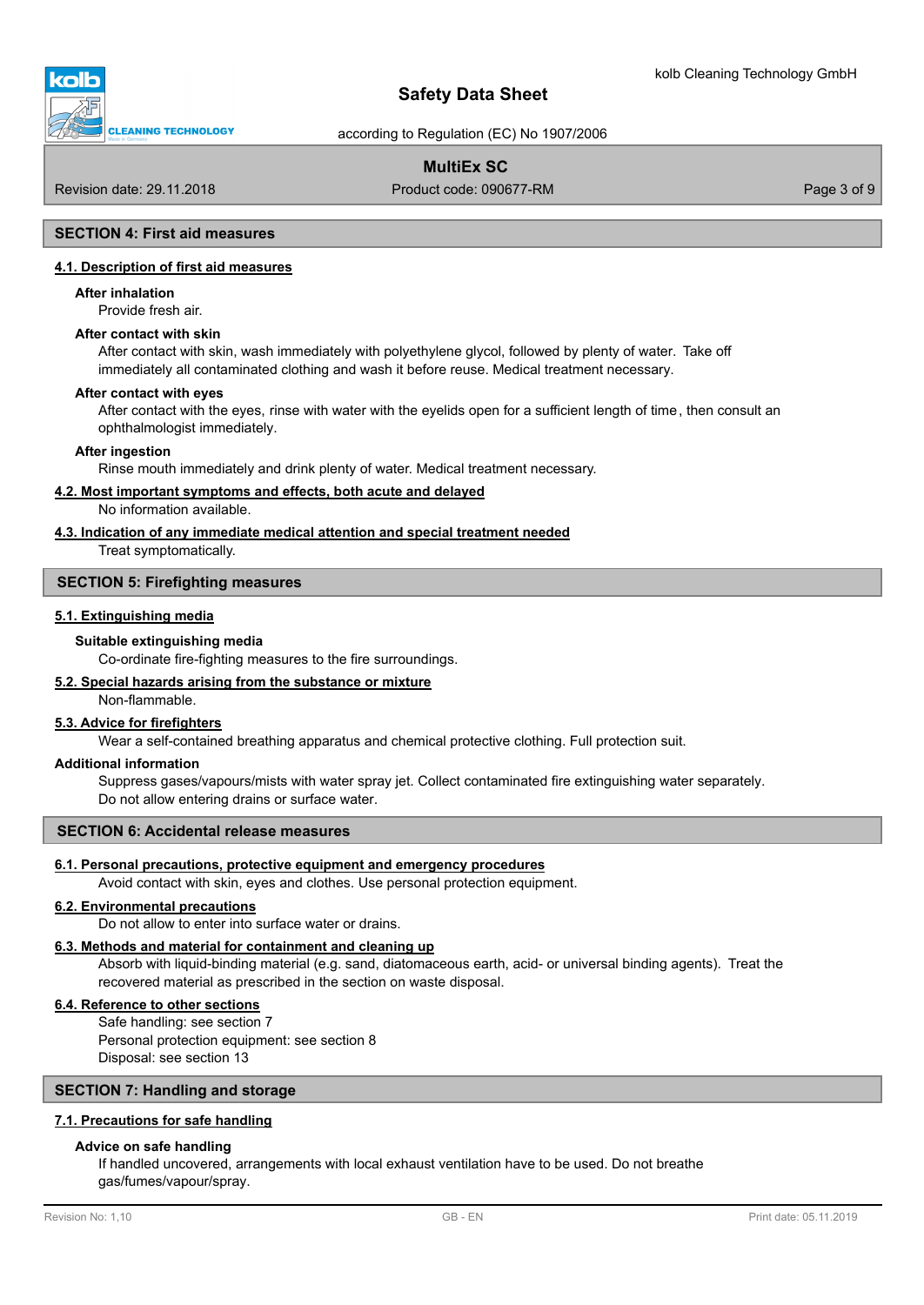

according to Regulation (EC) No 1907/2006

# **MultiEx SC**

Revision date: 29.11.2018 **Product code: 090677-RM** Product code: 090677-RM Page 4 of 9

# **Advice on protection against fire and explosion**

No special fire protection measures are necessary.

**7.2. Conditions for safe storage, including any incompatibilities**

### **Requirements for storage rooms and vessels**

Keep container tightly closed.

#### **Hints on joint storage**

No special measures are necessary.

### **SECTION 8: Exposure controls/personal protection**

## **8.1. Control parameters**

### **Exposure limits (EH40)**

| l CAS No   | l Substance                      | ppm             | mq/m <sup>3</sup> | fibres/mll | Category      | Origin     |
|------------|----------------------------------|-----------------|-------------------|------------|---------------|------------|
| 34590-94-8 | (2-methoxymethylethoxy) propanol | 50 <sup>1</sup> | 308               |            | TWA (8 h)     | <b>WEL</b> |
| 111-76-2   | 2-Butoxyethanol                  | 25              | 123               |            | TWA (8 h)     | WEL        |
|            |                                  | 50              | 246               |            | STEL (15 min) | WEL        |
| 67-63-0    | Propan-2-ol                      | 400l            | 999               |            | TWA (8 h)     | WEL        |
|            |                                  | 500l            | 1250              |            | STEL (15 min) | <b>WEL</b> |

### **Biological Monitoring Guidance Values (EH40)**

| CAS No   | Substance        | Parameter                                  | Value    | <sup>I</sup> Test material | Sampling time      |
|----------|------------------|--------------------------------------------|----------|----------------------------|--------------------|
| 111-76-2 | 12-Butoxvethanol | <b>I</b> butoxvacetic acid<br>(creatinine) | mmol/mol | 240 Iurine                 | <b>IPost shift</b> |

### **8.2. Exposure controls**

## **Protective and hygiene measures**

Remove contaminated, saturated clothing immediately. Draw up and observe skin protection programme. Wash hands and face before breaks and after work and take a shower if necessary . When using do not eat or drink.

### **Eye/face protection**

Suitable eye protection: goggles.

### **Hand protection**

When handling with chemical substances, protective gloves must be worn with the CE-label including the four control digits. The quality of the protective gloves resistant to chemicals must be chosen as a function of the specific working place concentration and quantity of hazardous substances. For special purposes, it is recommended to check the resistance to chemicals of the protective gloves mentioned above together with the supplier of these gloves.

### **Skin protection**

Wear suitable protective clothing.

## **Respiratory protection**

In case of inadequate ventilation wear respiratory protection.

## **SECTION 9: Physical and chemical properties**

### **9.1. Information on basic physical and chemical properties**

| Physical state: | Liquid     |
|-----------------|------------|
| Colour:         | colourless |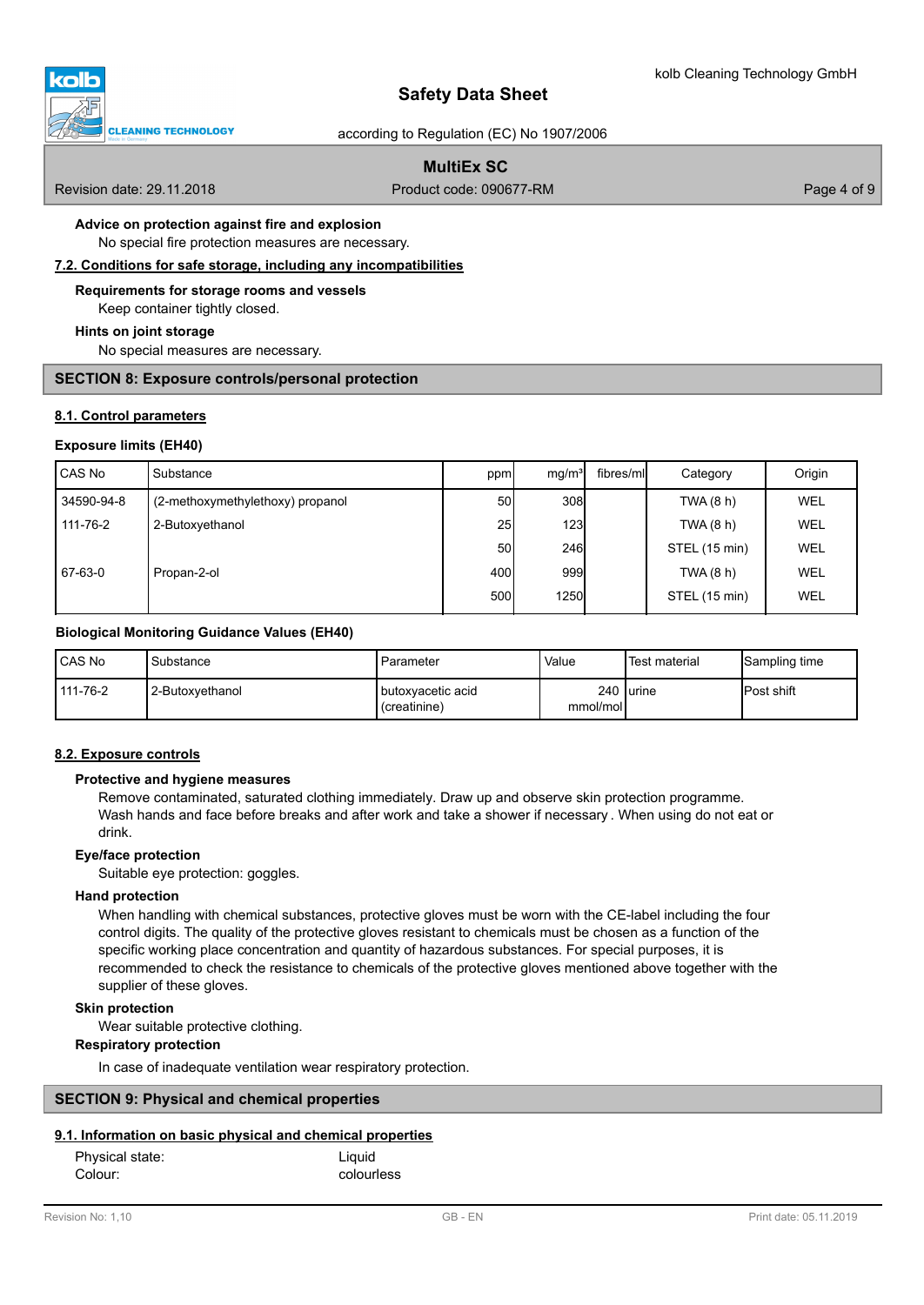

according to Regulation (EC) No 1907/2006

| Revision date: 29.11.2018                      | <b>MultiEx SC</b><br>Product code: 090677-RM | Page 5 of 9 |
|------------------------------------------------|----------------------------------------------|-------------|
| Odour:                                         | specific                                     |             |
| pH-Value:                                      | not measurable                               |             |
| Changes in the physical state                  |                                              |             |
| Melting point:                                 | not determined                               |             |
| Initial boiling point and boiling range:       | not determined                               |             |
| Flash point:                                   | not determined                               |             |
| <b>Flammability</b>                            |                                              |             |
| Solid:                                         | not applicable                               |             |
| Gas:                                           | not applicable                               |             |
| Lower explosion limits:                        | not determined                               |             |
| Upper explosion limits:                        | not determined                               |             |
| <b>Auto-ignition temperature</b>               |                                              |             |
| Solid:                                         | not applicable                               |             |
| Gas:                                           | not applicable                               |             |
| Decomposition temperature:                     | not determined                               |             |
| <b>Oxidizing properties</b><br>Not oxidising.  |                                              |             |
| Vapour pressure:<br>(at 20 $°C$ )              | not determined                               |             |
| Density (at 20 °C):                            | $1,00$ g/cm <sup>3</sup>                     |             |
| Water solubility:                              | full soluble in water.                       |             |
| Solubility in other solvents<br>not determined |                                              |             |
| Partition coefficient:                         | not determined                               |             |
| Viscosity / dynamic:<br>(at 20 $°C$ )          | 22 mPa·s                                     |             |
| Vapour density:                                | not determined                               |             |
| Evaporation rate:                              | not determined                               |             |
| 9.2. Other information                         |                                              |             |
| Solid content:                                 | not determined                               |             |
| <b>SECTION 10: Stability and reactivity</b>    |                                              |             |

## **10.1. Reactivity**

No hazardous reaction when handled and stored according to provisions.

# **10.2. Chemical stability**

The product is stable under storage at normal ambient temperatures.

### **10.3. Possibility of hazardous reactions**

No known hazardous reactions.

### **10.4. Conditions to avoid**

none

### **10.5. Incompatible materials**

No information available.

### **10.6. Hazardous decomposition products**

No known hazardous decomposition products.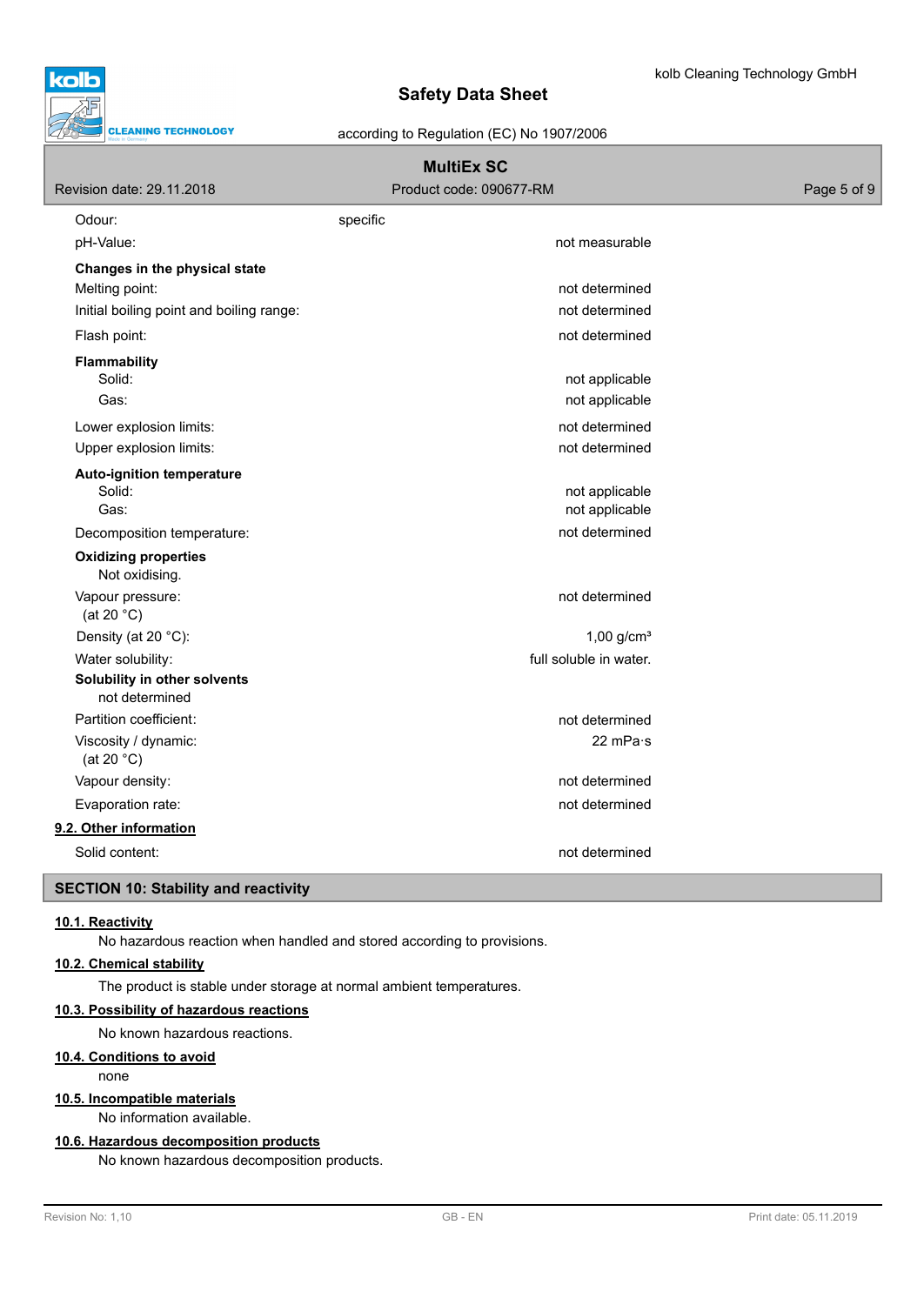![](_page_5_Picture_0.jpeg)

according to Regulation (EC) No 1907/2006

# **MultiEx SC**

Revision date: 29.11.2018 **Product code: 090677-RM** Product code: 090677-RM Page 6 of 9

## **SECTION 11: Toxicological information**

# **11.1. Information on toxicological effects**

### **Acute toxicity**

Harmful if swallowed. Harmful in contact with skin.

| <b>CAS No</b>  | Chemical name                                                     |                               |           |        |        |  |
|----------------|-------------------------------------------------------------------|-------------------------------|-----------|--------|--------|--|
|                | Exposure route                                                    | Dose                          | Species   | Source | Method |  |
| 34590-94-8     | Dipropylene glycol monomethyl ether, Isomerengem                  |                               |           |        |        |  |
|                | oral                                                              | LD50<br>5130<br> mg/kg        | Ratte     |        |        |  |
|                | dermal                                                            | 13000-<br>LD50<br>14000 mg/kg | Kanincheb |        |        |  |
| $111 - 76 - 2$ | 2-butoxyethanol; ethyleneglycol monobutyl ether; butyl cellosolve |                               |           |        |        |  |
|                | oral                                                              | LD50<br>470<br>mg/kg          | Rat       |        |        |  |
|                | dermal                                                            | <b>ATE</b><br>1100<br>mg/kg   |           |        |        |  |
|                | inhalation vapour                                                 | <b>ATE</b><br>$11$ mg/l       |           |        |        |  |
|                | inhalation aerosol                                                | <b>ATE</b><br>$1,5$ mg/l      |           |        |        |  |
| 78-96-6        | 1-aminopropan-2-ol; isopropanolamine                              |                               |           |        |        |  |
|                | oral                                                              | LD50<br>2700<br> mg/kg        | Rat       |        |        |  |
|                | dermal                                                            | 1600<br>LD50<br>mg/kg         | Rabbit    |        |        |  |

## **Irritation and corrosivity**

Causes serious eye irritation. Causes skin irritation.

### **Sensitising effects**

Based on available data, the classification criteria are not met.

### **Carcinogenic/mutagenic/toxic effects for reproduction**

Based on available data, the classification criteria are not met.

## **STOT-single exposure**

Based on available data, the classification criteria are not met.

## **STOT-repeated exposure**

Based on available data, the classification criteria are not met.

## **Aspiration hazard**

Based on available data, the classification criteria are not met.

## **Additional information on tests**

The mixture is classified as hazardous according to regulation (EC) No 1272/2008 [CLP].

# **SECTION 12: Ecological information**

## **12.1. Toxicity**

The product is not: Ecotoxic.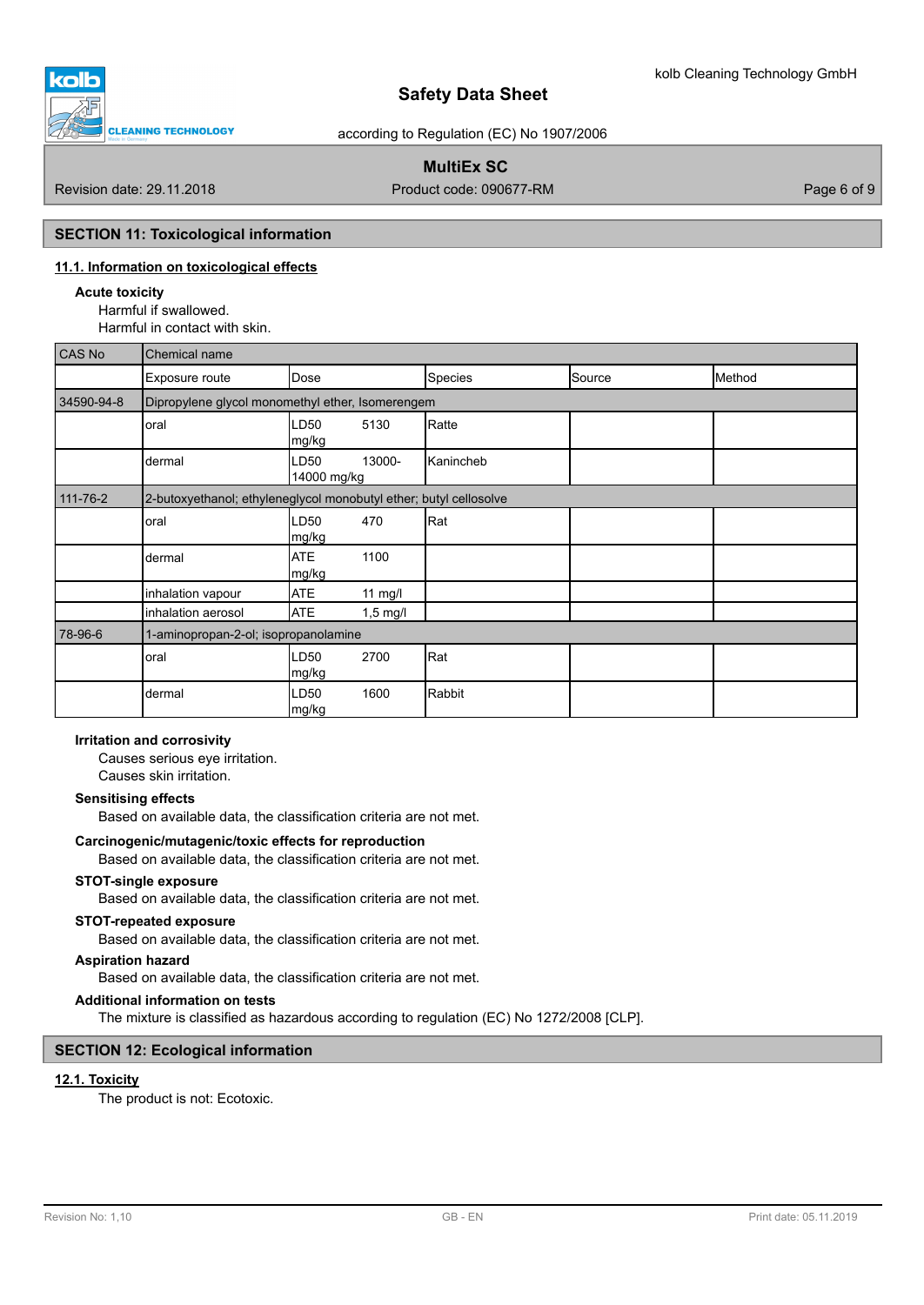![](_page_6_Picture_1.jpeg)

### according to Regulation (EC) No 1907/2006

# **MultiEx SC**

Revision date: 29.11.2018 **Product code: 090677-RM** Product code: 090677-RM

| CAS No     | <b>Chemical name</b>                                              |                           |                   |  |                                                 |               |        |
|------------|-------------------------------------------------------------------|---------------------------|-------------------|--|-------------------------------------------------|---------------|--------|
|            | Aquatic toxicity                                                  | Dose                      |                   |  | $[h]   [d]$ Species                             | Source        | Method |
| 34590-94-8 | Dipropylene glycol monomethyl ether, Isomerengem                  |                           |                   |  |                                                 |               |        |
|            | Acute fish toxicity                                               | <b>LC50</b><br>mg/l       | >10000            |  | 96 h Pimephales promelas<br>(Amerikan. Elritze) |               |        |
|            | Acute algae toxicity                                              | ErC <sub>50</sub><br>mg/l | >969              |  | 96 h Alge                                       |               |        |
|            | Acute crustacea toxicity                                          | <b>EC50</b><br>mg/l       | 1919              |  | 48 h Daphnia magna<br>(Wasserfloh)              |               |        |
|            | Crustacea toxicity                                                | <b>NOEC</b>               | $12 \text{ mg/l}$ |  | Daphnia magna<br>(Wasserfloh)                   |               |        |
| 111-76-2   | 2-butoxyethanol; ethyleneglycol monobutyl ether; butyl cellosolve |                           |                   |  |                                                 |               |        |
|            | Acute fish toxicity                                               | <b>LC50</b><br>mg/l       | 1490              |  | 96 h Lepomis macrochirus                        |               |        |
| 78-96-6    | 1-aminopropan-2-ol; isopropanolamine                              |                           |                   |  |                                                 |               |        |
|            | Acute fish toxicity                                               | <b>LC50</b><br>460 mg/l   | $220 -$           |  | 96 hlLeuciscus idus                             | IIUCLID       |        |
|            | Acute algae toxicity                                              | ErC50                     | 23 mg/l           |  | 72 hlDesmodesmus<br>subspicatus                 | <b>IUCLID</b> |        |
|            | Acute crustacea toxicity                                          | <b>EC50</b><br>mg/l       | 108,8             |  | 48 h Daphnia                                    | <b>IUCLID</b> |        |

## **12.2. Persistence and degradability**

The product has not been tested.

| <b>CAS No</b> | <b>I</b> Chemical name                           |         |    |                 |
|---------------|--------------------------------------------------|---------|----|-----------------|
|               | <b>I</b> Method                                  | Value   |    | <b>I</b> Source |
|               | <b>IEvaluation</b>                               |         |    |                 |
| 34590-94-8    | Dipropylene glycol monomethyl ether, Isomerengem |         |    |                 |
|               | OECD 301E                                        | $>70\%$ | 28 |                 |
|               | biologisch abbaubar                              |         |    |                 |

## **12.3. Bioaccumulative potential**

The product has not been tested.

### **Partition coefficient n-octanol/water**

| <b>ICAS No</b> | <b>I</b> Chemical name                                            | Log Pow             |
|----------------|-------------------------------------------------------------------|---------------------|
| 34590-94-8     | Dipropylene glycol monomethyl ether, Isomerengem                  | $-0.6$              |
| $111 - 76 - 2$ | 2-butoxyethanol; ethyleneglycol monobutyl ether; butyl cellosolve | $0,81(25^{\circ}C)$ |
| 78-96-6        | 1-aminopropan-2-ol; isopropanolamine                              | $-0.96$             |

### **12.4. Mobility in soil**

The product has not been tested.

## **12.5. Results of PBT and vPvB assessment**

The product has not been tested.

## **12.6. Other adverse effects**

No information available.

# **Further information**

Avoid release to the environment.

## **SECTION 13: Disposal considerations**

### **13.1. Waste treatment methods**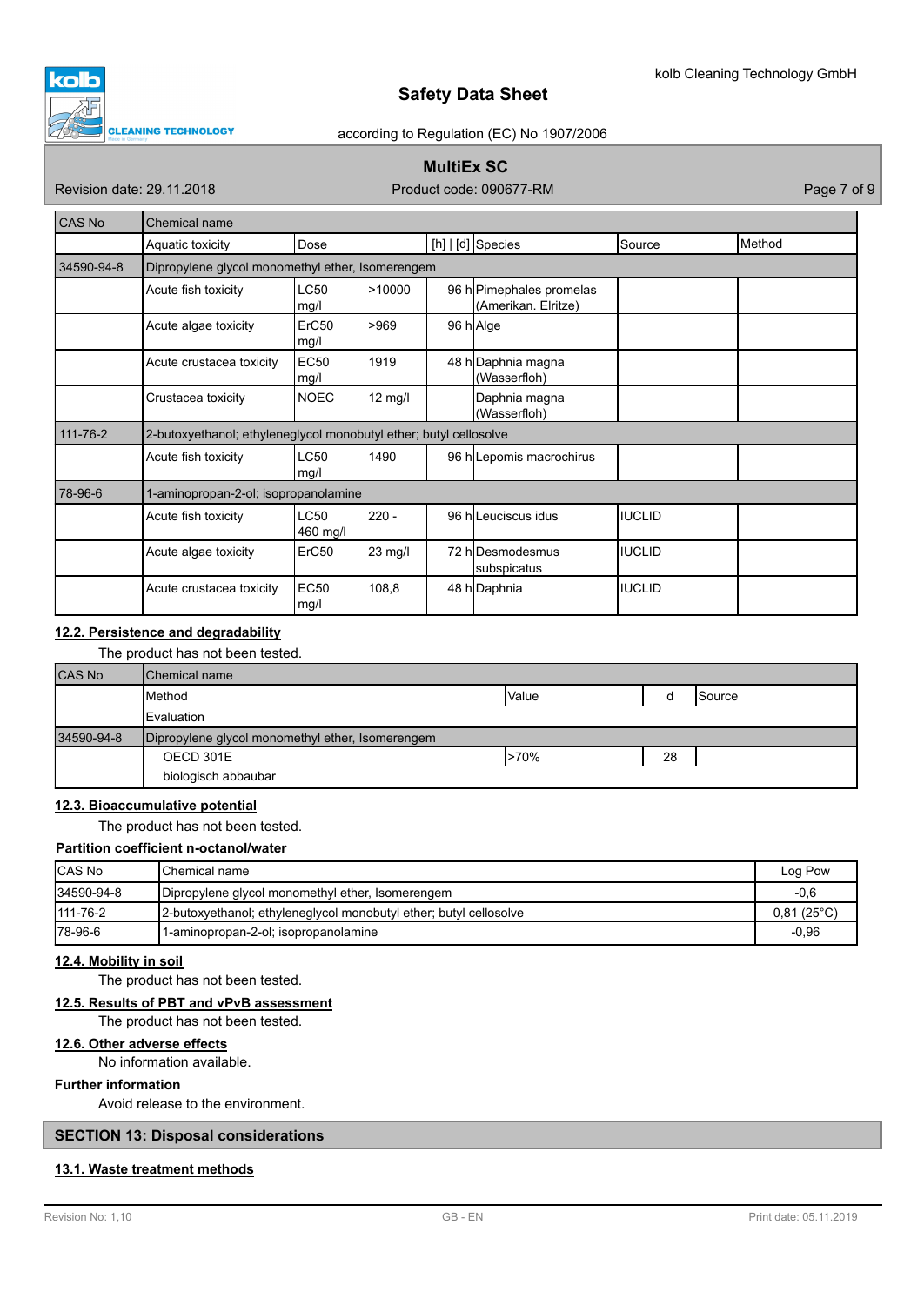![](_page_7_Picture_1.jpeg)

according to Regulation (EC) No 1907/2006

# **MultiEx SC**

Revision date: 29.11.2018 **Product code: 090677-RM** Product code: 090677-RM Page 8 of 9

## **Advice on disposal**

Do not allow to enter into surface water or drains. Dispose of waste according to applicable legislation.

## **Waste disposal number of waste from residues/unused products**

070604 WASTES FROM ORGANIC CHEMICAL PROCESSES; wastes from the MFSU of fats, grease, soaps, detergents, disinfectants and cosmetics; other organic solvents, washing liquids and mother liquors; hazardous waste

#### **Contaminated packaging**

Wash with plenty of water. Completely emptied packages can be recycled.

### **SECTION 14: Transport information**

### **Land transport (ADR/RID)**

| 14.2. UN proper shipping name:                                           | No dangerous good in sense of these transport regulations. |  |
|--------------------------------------------------------------------------|------------------------------------------------------------|--|
| Inland waterways transport (ADN)                                         |                                                            |  |
| 14.2. UN proper shipping name:                                           | No dangerous good in sense of these transport regulations. |  |
| Air transport (ICAO-TI/IATA-DGR)                                         |                                                            |  |
| 14.2. UN proper shipping name:                                           | No dangerous good in sense of these transport regulations. |  |
| 14.5. Environmental hazards                                              |                                                            |  |
| ENVIRONMENTALLY HAZARDOUS:                                               | no                                                         |  |
| 14.6. Special precautions for user                                       |                                                            |  |
| No information available.                                                |                                                            |  |
| 14.7. Transport in bulk according to Annex II of Marpol and the IBC Code |                                                            |  |

#### not applicable

### **SECTION 15: Regulatory information**

### **15.1. Safety, health and environmental regulations/legislation specific for the substance or mixture**

### **EU regulatory information**

| 2010/75/EU (VOC): | 12,5 % (125 g/l) |
|-------------------|------------------|
| 2004/42/EC (VOC): | 12,5 % (125 g/l) |

## **Additional information**

To follow: 850/2004/EC, 79/117/EEC, 689/2008/EC

## **National regulatory information**

| Employment restrictions:       | Observe restrictions to employment for juvenils according to the 'juvenile |
|--------------------------------|----------------------------------------------------------------------------|
|                                | work protection guideline' (94/33/EC). Observe employment restrictions     |
|                                | under the Maternity Protection Directive (92/85/EEC) for expectant or      |
|                                | nursing mothers.                                                           |
| Water contaminating class (D): | 1 - slightly water contaminating                                           |
| Skin resorption/Sensitization: | Permeates easily through outer skin and causes poisoning.                  |
|                                |                                                                            |

### **15.2. Chemical safety assessment**

Chemical safety assessments for substances in this mixture were not carried out.

## **SECTION 16: Other information**

### **Abbreviations and acronyms**

ADR: Accord européen sur le transport des marchandises dangereuses par Route (European Agreement concerning the International Carriage of Dangerous Goods by Road ) IMDG: International Maritime Code for Dangerous Goods IATA: International Air Transport Association